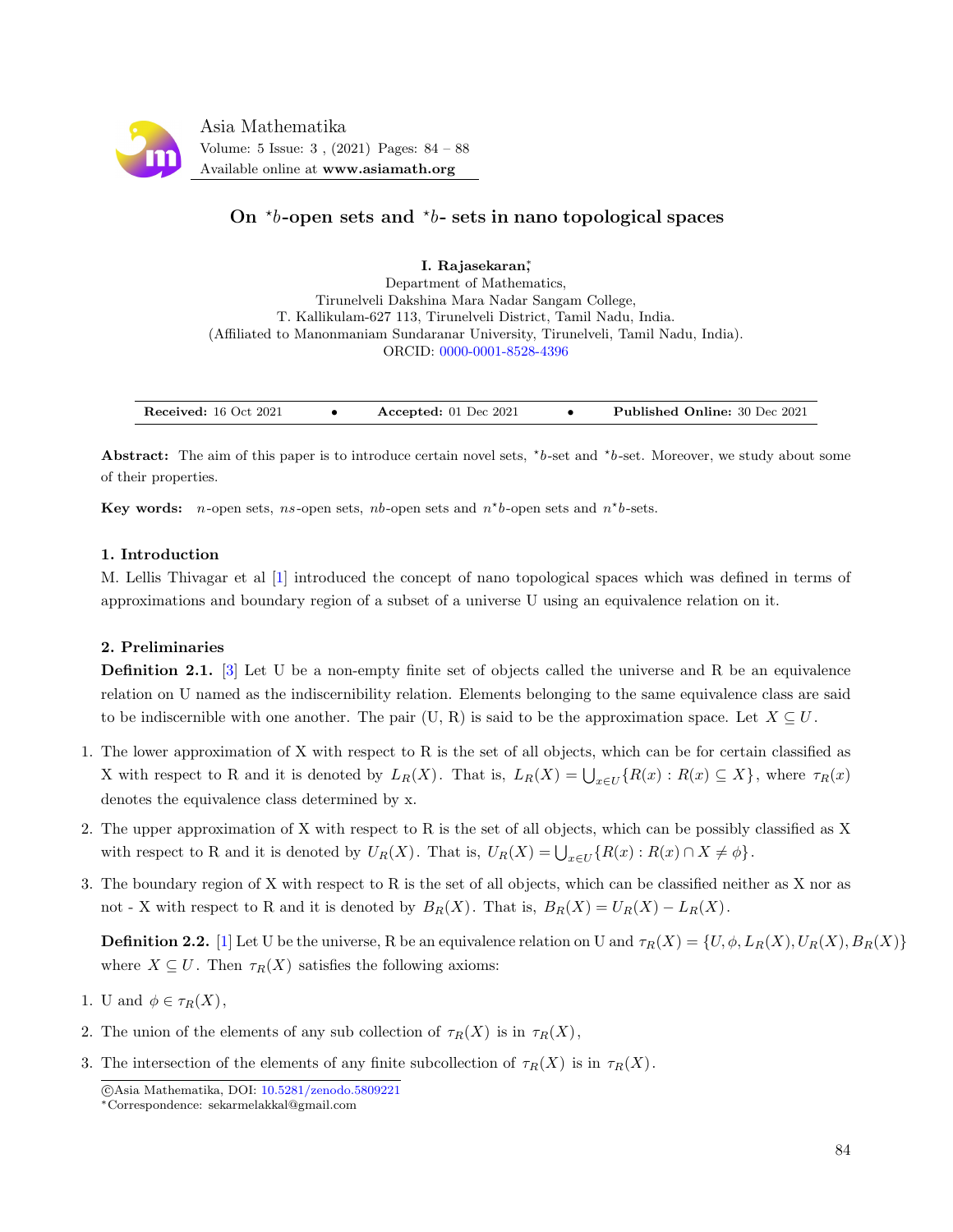Thus  $\tau_R(X)$  is a topology on U called the nano topology with respect to X and  $(U, \tau_R(X))$  is called the nano topological space. The elements of  $\tau_R(X)$  are called nano-open sets (briefly n-open sets). The complement of a  $n$ -open set is called  $n$ -closed.

Through out this paper, we denote a nano topological space by  $(U, \mathcal{N})$ , where  $\mathcal{N} = \tau_R(X)$ . The nanointerior and nano-closure of a subset H of U are denoted by  $I_n(H)$  and  $C_n(H)$ , respectively.

**Definition 2.3.** A subset H of a space  $(U, \mathcal{N})$  is called

- 1. nano semi-open set (resp. *ns*-open) [\[1\]](#page-4-0) if  $H \subseteq C_n(I_n(H))$ .
- 2. nano pre-open (resp. *np*-open) [\[1\]](#page-4-0) if  $H \subseteq I_n(C_n(H))$ .
- 3. nano regular-open (resp. *nr*-open) [\[1\]](#page-4-0) if  $H = I_n(C_n(H)).$
- 4. nano b-open (resp. *nb*-open) [\[2\]](#page-4-2) if  $H \subseteq I_n(C_n(H)) \cup C_n(I_n(H))$ .

The complements of the above mentioned sets are called their respective closed sets.

# 3. On nano  $b$ -open sets and nano  $\lambda$ b-sets

**Definition 3.1.** Let  $(U, \mathcal{N})$  be a nanotopological space and  $A \subseteq U$ . Then,

- 1. H is said to be nano \*b-open (resp.  $n^*b$ -open) if  $H \subseteq C_n(I_n(H)) \cap I_n(C_n(H))$ . The complement of a  $\star b$ -open set is called  $\star b$ -closed set.
- 2. An element  $x \in H$  is said to be  $n^*b$ -interior point of H if there exits a  $n^*b$ -open set K such that  $x \in K \subseteq H$ . The set of all  $n^*b$ -interior points of H is said to be  $n^*b$ -interior of H an it is denoted by  $^*b$ - $I_n(H)$ .

<span id="page-1-0"></span>**Proposition 3.1.** In a nanotopological spaces  $(U, \mathcal{N})$ , every n-open set is n<sup>\*</sup>b-open.

#### Proof.

Let H be a n-open set of U. Then,  $H \subseteq C_n(I_n(H)) \cap I_n(C_n(H))$ , since H is n-open set, then  $I_n(H) = H$  and  $C_n(H) = U$  or  $C_n(H) = Q$  where Q is n-closed set of U. Thus,  $H \subseteq C_n(H) \cap I_n(Q)$ . Now,  $C_n(H) = U$  or  $C_n(Q)$  where Q is n-closed set of U and  $H \subseteq I_n(Q)$ , therefore  $I_n(Q) = H$  or  $I_n(Q) = S$ where  $H \subseteq S \subseteq I_n(Q)$ . In consequence,  $H \subseteq Q \cap S$ , but  $H \subseteq Q$  and  $H \subseteq S$ , this implies that  $H \subseteq Q \cap S$ . Hence  $H$  is a  $n * b$ -open set of  $U$ .  $\Box$ 

Remark 3.1. The next Example shows that the converse of the Proposition [3.1,](#page-1-0) it is not always true.

#### <span id="page-1-1"></span>Example 3.1.

Let  $U = {\alpha, \beta, \gamma, \eta, \delta}$  with  $U/R = {\{\alpha\}, {\{\beta, \gamma\}, {\{\eta, \delta\}}\}}$  and  $X = {\alpha, \beta\}}$ . Then the nano topology  $\mathcal{N} =$  $\{\phi, \{\alpha\}, \{\beta, \gamma\}, \{\alpha, \beta, \gamma\}, U\}$ . Clear the set  $\{\alpha, \beta\}$  is n<sup>\*</sup>b-open set but n-open.

**Theorem 3.1.** Let  $(U, \mathcal{N})$  be a nanotopological space and  $H \subseteq U$ . Then, \*b- $I_n(H) = \bigcup \{K|K \text{ is } n^*b\text{-open and } K \subseteq U\}$  $H$ .

Proof.

Let  $x \in {}^{\star}b$ - $I_n(H)$ . Then, there exits  $n^{\star}b$ -open set K such that  $x \in K \subseteq H$ . Hence,  $x \in$  $\bigcup \{K|K \text{ is } n^*b\text{-open and } K \subseteq H\}$ . Then,  $y \subseteq K_0$  for some  $n^*b\text{-open set } K_0 \subseteq H$ . Therefore,  $y \in {}^*b\text{-open}$  $I_n(H)$ .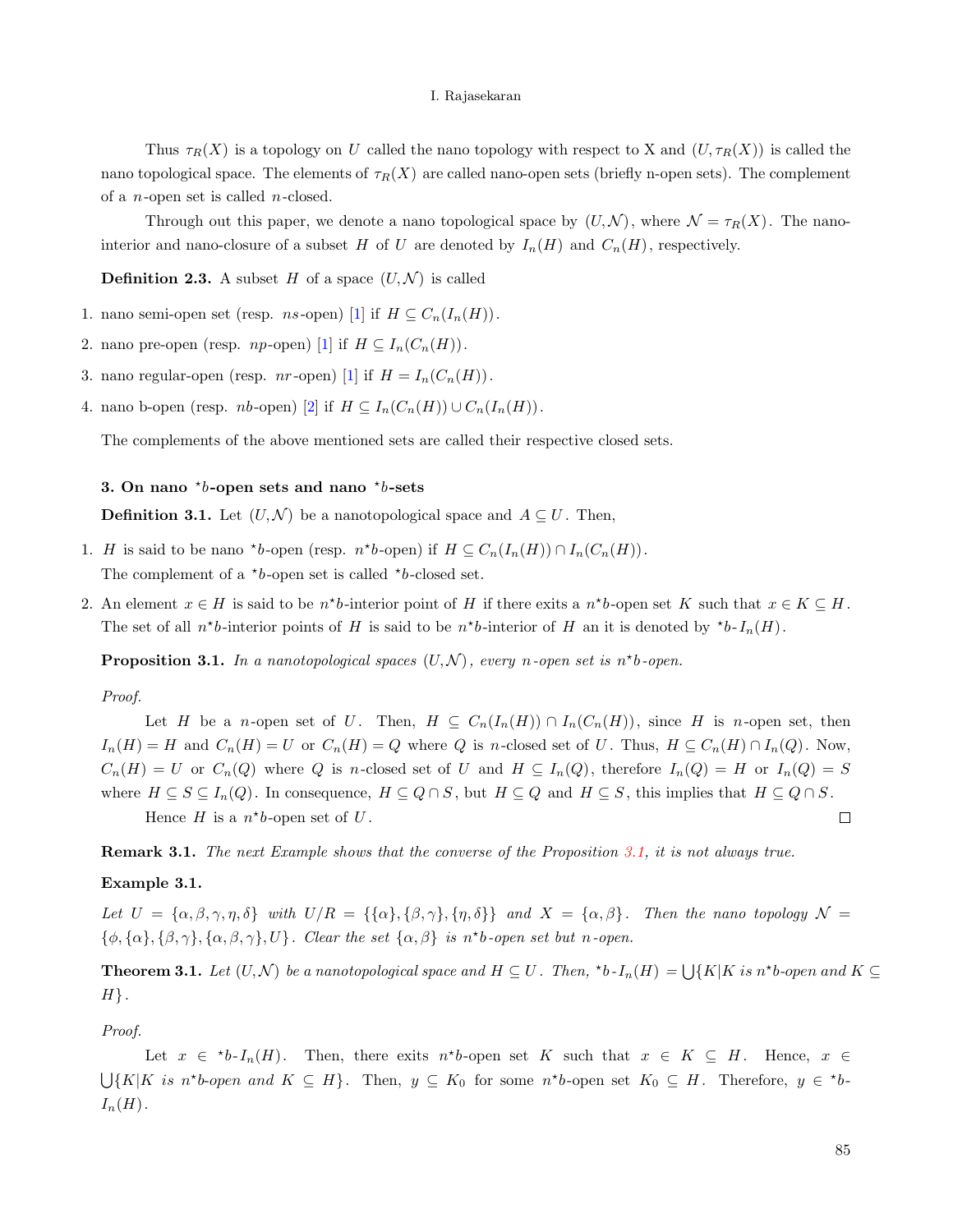In consequence,  $\bigcup \{ K | K \text{ is } n^*b\text{-open and } K \subseteq H \} \subseteq {}^{\star}b\text{-}I_n(H)$ .  $\Box$ 

**Theorem 3.2.** Let  $(U, \mathcal{N})$  be a nanotopological space and  $H \subseteq U$ . Then, H is n\*b-open  $\iff H = *b \cdot I_n(H)$ .

Proof.

Let H be a  $n^*b$ -open set. Then,  $H \subseteq H$  and this implies that  $H \in \{K|K \text{ is } n^*b$ -open and  $K \subseteq H\}$ . Since union of this collection is in H. Therefore,  $H = *bI_n(H)$ . Conversely, suppose that  $H = *bI_n(H)$ . Hence,  $H$  is  $n^*b$ -open.  $\Box$ 

<span id="page-2-0"></span>**Theorem 3.3.** Let  $(U, \mathcal{N})$  be a nanotopological space and  $H \subseteq U$ . If  $n^*b$ -open set is ns-open.

Proof.

Let H be a  $n^*b$ -open set, then  $H \subseteq C_n(I_n(H)) \cap I_n(C_n(H))$ ;  $H \subseteq C_n(I_n(H))$ . Therefore, H is a  $\emph{ns-open set.$  $\Box$ 

Remark 3.2. The next Example shows that the converse of the Theorem [3.3,](#page-2-0) it is not always true.

**Example 3.2.** In Example [3.1,](#page-1-1) the set  $\{\alpha, \eta\}$  is ns-open set but not  $n^*b$ -open set.

<span id="page-2-1"></span>**Theorem 3.4.** Let  $(U, \mathcal{N})$  be a nanotopological space and  $H \subseteq U$ . If  $n^*b$ -open set is np-open.

#### Proof.

Let H be a  $n^*b$ -open set, then  $H \subseteq C_n(I_n(H)) \cap I_n(C_n(H))$ ;  $H \subseteq I_n(C_n(H))$ . Therefore, H is a np-open set.  $\Box$ 

**Remark 3.3.** The converse of the Theorem [3.4](#page-2-1) is not always true when  $C_n(I_n(H)) = \phi$  and  $I_n(C_n(H)) = Q$ , where  $H \subseteq Q$ .

<span id="page-2-2"></span>**Proposition 3.2.** In a nanotopological spaces, every  $n<sup>*</sup>$ b-open set is nb-open set.

# Proof.

The proof is followed by the Theorem [3.3](#page-2-0) and [3.4.](#page-2-1)

**Theorem 3.5.** The Intersection of a nb-open set and a  $n<sup>*</sup>$ b-open set is a nb-open set.

### Proof.

Let  $H$  be a  $n^*b$ -open set and  $Q$  be a nb-open set.

Then  $H \cap Q \subseteq [C_n(I_n(H)) \cap I_n(C_n(H))] \cap [C_n(I_n(Q))[I_n(C_n(Q))] = [C_n(I_n(H)) \cap I_n(C_n(H))] \cap C_n(I_n(Q))]$  $[I_n(C_n(H) \cap C_n(I_n(H)) \cap I_n(C_n(Q))] \subseteq [I_n(C_n(H)) \cap C_n(I_n(H \cap Q))] \cup [C_n(I_n(H)) \cap I_n(C_n(H \cap Q))]$ .

By The Proposition [3.2,](#page-2-2)  $H \cap Q$  is a nb-open set and let  $H \cap Q = S$ .

Then  $[I_n(C_n(H)) \cap C_n(I_n(S))] \cup [C_n(I_n(H)) \cap I_n(C_n(S))].$ 

Now,  $I_n(C_n(H)) \cap C_n(I_n(S)) = E$ , where  $E \neq \phi$  and  $C_n(I_n(H)) \cap I_n(C_n(S)) = F$ , where  $F \neq \phi$  and so.  $H \cap Q \subseteq E \cup F$ , where  $E \cup F$  is a nb-open set.

 $\Box$ 

 $\Box$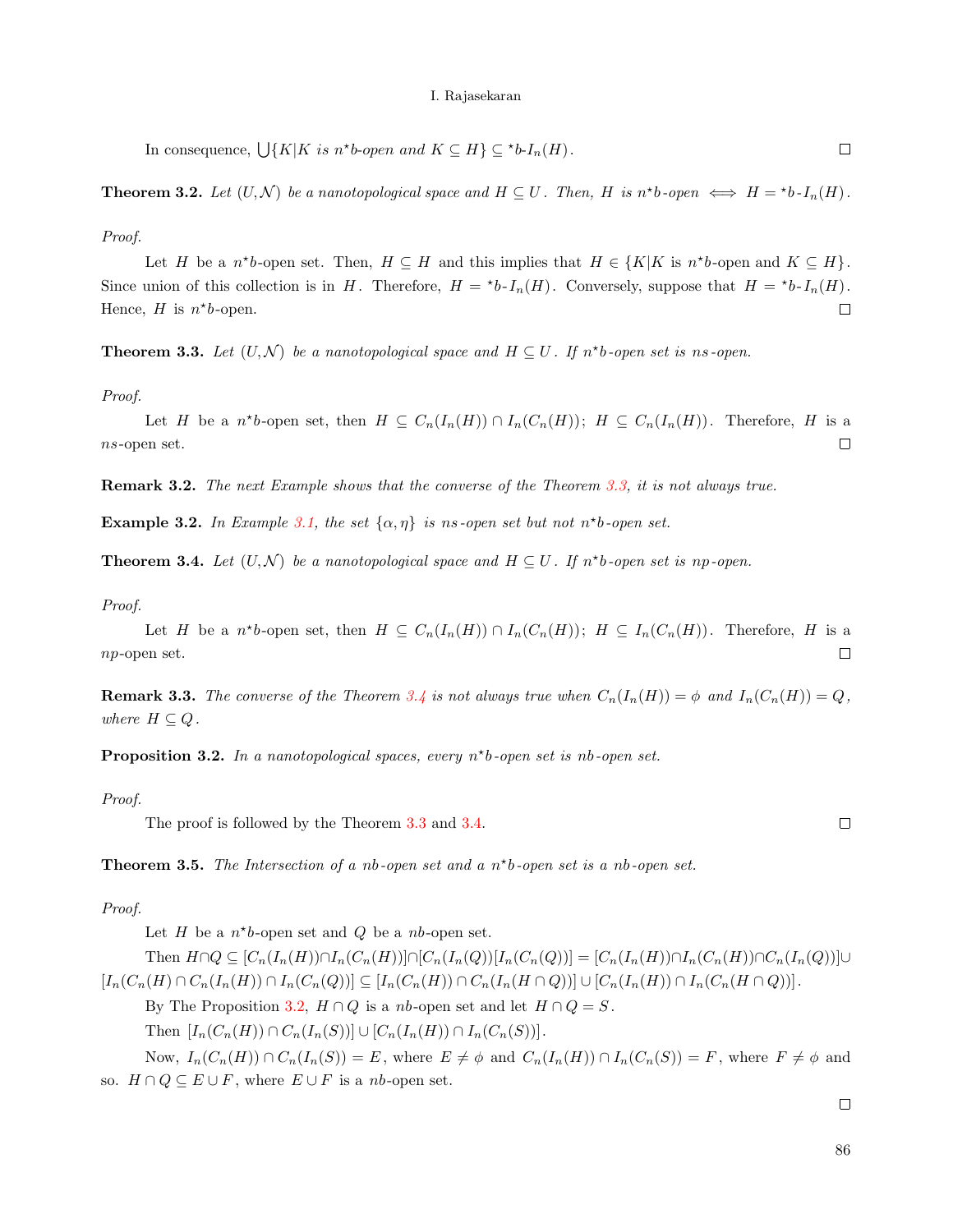# 4. On nano  $b$ -sets

**Definition 4.1.** Let  $(U, \mathcal{N})$  be a nanotopological space and  $H \subseteq U$ . Then, H is said to be nano \*b-set (resp.  $n^*b$ -set) if  $H = C_n(I_n(H)) \cap I_n(C_n(H)).$ 

**Remark 4.1.** The next example shows that the union of two  $n<sup>*</sup>b$ -sets not need be a  $n<sup>*</sup>b$ -set.

**Theorem 4.1.** In a nanotopological spaces, the intersection of two  $n<sup>*</sup>b-sets$  is a  $n<sup>*</sup>b-set$ .

Proof.

Let H and Q two  $n^*b$ -sets, then  $H = C_n(I_n(H)) \cap I_n(C_n(H))$  and  $Q = C_n(I_n(Q)) \cap I_n(C_n(Q))$ . Now,  $H \cap Q = [C_n(I_n(H)) \cap I_n(C_n(H))] \cap [C_n(I_n(Q)) \cap I_n(C_n(Q))] = [C_n(I_n(H)) \cap C_n(I_n(Q))] \cap [I_n(C_n(H)) \cap I_n(C_n(H))]$  $I_n(C_n(Q))] \subseteq [C_n(I_n(H) \cap I_n(Q)) \cap I_n(C_n(H) \cap C_n(Q)) \subseteq [C_n(I_n(H \cap Q)) \cap I_n(C_n(H \cap Q)); [C_n(I_n(H \cap Q)) \cap I_n(C_n(H \cap Q))]$  $I_n(C_n(A \cap Q)) \subseteq [C_n(I_n(H)) \cap C_n(I_n(Q))] \cap [I_n(C_n(H)) \cap I_n(C_n(Q))] = H \cap Q.$ Therefore,  $H \cap Q$  is a  $n^*b$ -set.  $\Box$ 

<span id="page-3-0"></span>**Theorem 4.2.** In nanotopological spaces, If H is a  $n<sup>*</sup>b$ -set then H is a  $n<sup>*</sup>b$ -open set.

Proof.

Let H be a  $n^*b$ -set, then  $H = C_n(I_n(H)) \cap I_n(C_n(H))$ ;  $H \subseteq C_n(I_n(H)) \cap I_n(C_n(H))$ . Therefore, H is a  $n^*b$ -open set.  $\Box$ 

**Remark 4.2.** The next example shows that the converse of the Theorem  $\angle 4.2$ , it is not always true.

Example 4.1. In Example [3.1,](#page-1-1) the set  $\{\alpha, \beta\}$  is n<sup>\*</sup>b-open set but n<sup>\*</sup>b-set.

**Proposition 4.1.** Let  $(U, \mathcal{N})$  be a nanotopological space and  $H \subseteq U$ . Then, the following statements hold:

- 1. If H is a  $n<sup>*</sup>b-set$ , then H is a ns-open set.
- 2. If H is a  $n^*b$ -set, then H is a np-open set.
- 3. If H is a  $n<sup>*</sup>b-set$ , then H is a nb-open set.

Proof.

- 1. Let H be a  $n^*b$ -set, then  $H = C_n(I_n(H)) \cap I_n(C_n(H)) \subseteq C_n(I_n(H)) \cap (I_n(C_n(H)) \subseteq C_n(I_n(H))$ . Therefore,  $H$  is *ns*-open.
- 2. Let H be a  $n^*b$ -set, then  $H = C_n(I_n(H)) \cap I_n(C_n(H)) \subseteq C_n(I_n(H)) \cap (I_n(C_n(H)) \subseteq I_n(C_n(H))$ . Therefore, H is *np*-open.
- 3. Let H be a  $n^*b$ -set, then  $H = C_n(I_n(H)) \cap I_n(C_n(H)) \subseteq C_n(I_n(H)) \cap (I_n(C_n(H)) \subseteq C_n(I_n(H)) \cup I_n(C_n(H))$ . Therefore,  $H$  is  $nb$ -open.

**Theorem 4.3.** Let  $(U, \mathcal{N})$  be a nanotopological space and  $H \subseteq U$ . If H is a n<sup>\*</sup>b-set and  $C_n(I_n(H)) \subsetneq$  $I_n(C_n(H))$ , then H is a nr-open set.

Proof.

Let H be a  $n^*b$ -set, then  $H = C_n(I_n(H)) \cap I_n(C_n(H))$ , since  $C_n(I_n(H)) \subsetneq I_n(C_n(H))$ , then  $H \in$  $I_n(C_n(H))$ . Therefore, H is a nr-open set.  $\Box$ 

87

 $\Box$